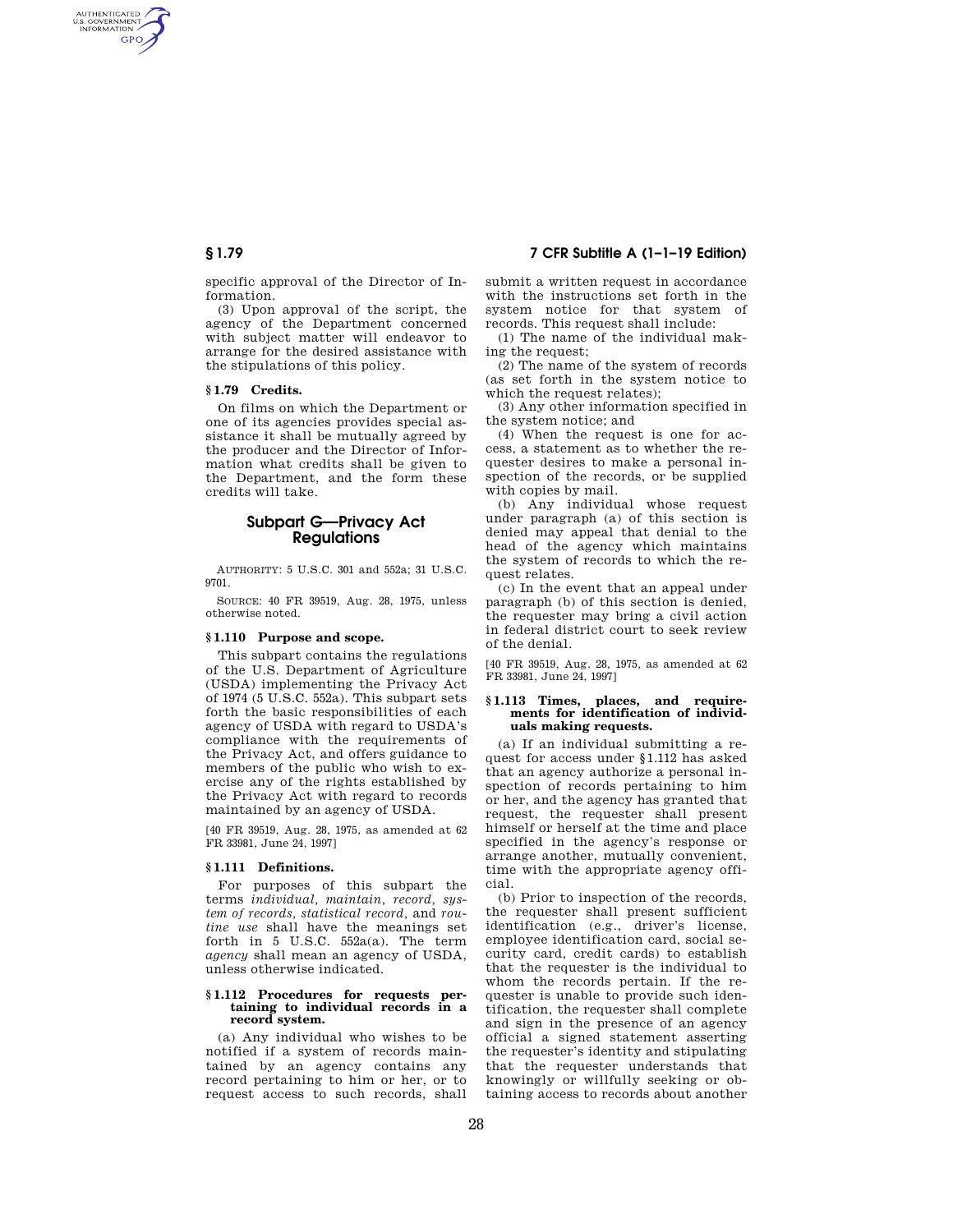## **Office of the Secretary, USDA § 1.114**

individual under false pretenses is a misdemeanor punishable by fine up to \$5,000. No identification shall be required, however, if the records are required by 5 U.S.C. 552 to be released.

(c) Any individual who has requested access to records about himself or herself by personal inspection, and who wishes to have another person or persons accompany the requester during this inspection, shall submit a written statement authorizing disclosure of the record in the presence of such other person or persons.

(d) Any individual having made a personal inspection of records pertaining to the requester may request the agency to provide the requester copies of those records or any portion of those records. Each agency shall grant such requests but may charge fees in accordance with §1.120.

(e) If an individual submitting a request for access under §1.112 wishes to be supplied with copies of the records by mail, the requester shall include with his or her request sufficient data for the agency to verify the requester's identity. If the sensitivity of the records warrant it, however, the agency to which the request is directed may require the requester to submit a signed, notarized statement indicating that the requester is the individual to whom the records pertain and stipulating the requester understands that knowingly or willfully seeking or obtaining access to records about another individual under false pretenses is a misdemeanor punishable by fine up to \$5,000. No identification shall be required, however, if the records are required by 5 U.S.C. 552 to be released. If the agency to which this request is directed determines to grant the requested access, it may charge fees in accordance with §1.120 before making the necessary copies.

[40 FR 39519, Aug. 28, 1975, as amended at 62 FR 33981, June 24, 1997]

## **§ 1.114 Disclosure of requested information to individuals.**

(a) Any agency which receives a request or appeal under §1.112 should acknowledge the request or appeal within 10 days of its receipt (excluding Saturdays, Sundays, and legal public holidays). Wherever practicable, the acknowledgment should indicate whether or not access will be granted and, if so, when and where. When access is to be granted, the agency should provide the access within 30 days of receipt of the request or appeal (excluding Saturdays, Sundays and legal public holidays) unless, for good cause shown, it is unable to do so. If the agency is unable to meet this deadline, it shall inform the requester of this fact, the reasons for its inability to do so, and an estimate of the date on which access will be granted.

(b) Nothing in 5 U.S.C. 552a or this subpart shall be interpreted to require that an individual making a request under §1.112 be granted access to the physical record itself. The form in which a record is kept (e.g., on magnetic tape), or the content of the record (e.g., a record indexed under the name of the requester may contain records which are not about the requester) may require that the record be edited or translated in some manner. Neither of these procedures may be utilized, however, to withhold information in a record about the requester.

(c) No agency shall deny any request under §1.112 for information concerning the existence of records about the requester in any system of records it maintains, or deny any request for access to records about the requester in any system of records it maintains, unless that system is exempted from the requirements of 5 U.S.C. 552a(d) in §1.123.

(d) If any agency receives a request pursuant to §1.112(a) for access to records in a system of records it maintains which is so exempted, the system manager shall determine if the exemption is to be asserted. If the system manager determines to deny the request, the system manager shall inform the requester of that determination, the reason for the determination, and the title and address of the agency head to whom the denial can be appealed.

(e) If the head of an agency determines that an appeal pursuant to §1.112(b) is to be denied, the head of the agency shall inform the requester of that determination, the reason for the determination, and the requester's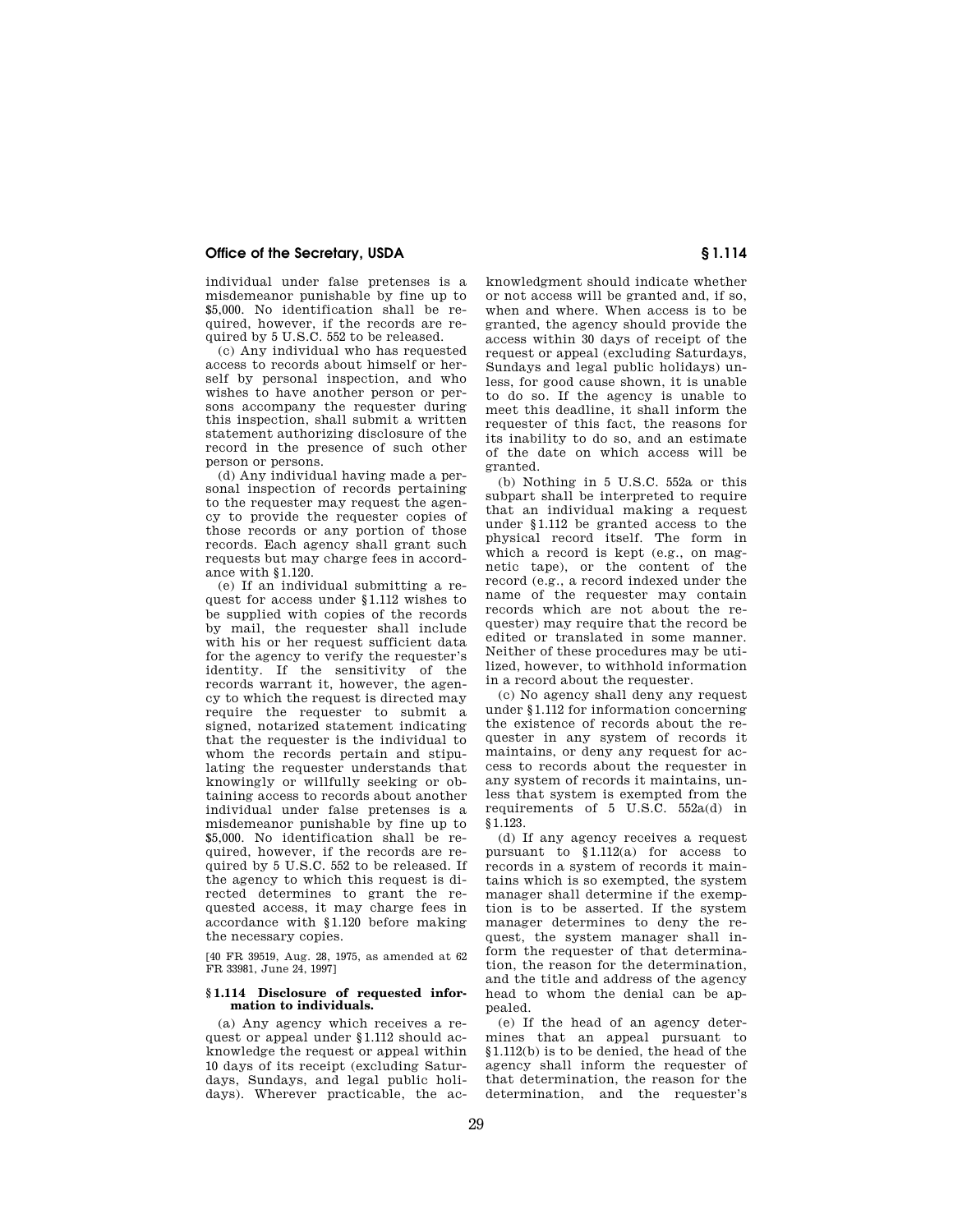right under 5 U.S.C. 552a(g) to seek judicial review of the denial in Federal district court.

(f) Nothing in 5 U.S.C. 552a or this subpart shall allow an individual access to any information compiled in reasonable anticipation of a civil action or proceeding.

[40 FR 39519, Aug. 28, 1975, as amended at 62 FR 33981, June 24, 1997]

## **§ 1.115 Special procedures: Medical records.**

In the event an agency receives a request pursuant to §1.112 for access to medical records (including psychological records) whose disclosure it determines would be harmful to the individual to whom they relate, it may refuse to disclose the records directly to the requester but shall transmit them to a doctor designated by that individual.

### **§ 1.116 Request for correction or amendment to record.**

(a) Any individual who wishes to request correction or amendment of any record pertaining to him or her contained in a system of records maintained by an agency shall submit that request in writing in accordance with the instructions set forth in the system notice for that system of records. This request shall include:

(1) The name of the individual making the request;

(2) The name of the system of records (as set forth in the system notice to which the request relates);

(3) A description of the nature (e.g., modification, addition or deletion) and substance of the correction or amendment requested; and

(4) Any other information specified in the system notice.

(b) Any individual submitting a request pursuant to paragraph (a) of this section shall include sufficient information in support of that request to allow the agency to which it is addressed to apply the standards set forth in 5 U.S.C. 552a(e) (1) and (5).

(c) Any individual whose request under paragraph (a) of this section is denied may appeal that denial to the head of the agency which maintains the system of records to which the request relates.

**§ 1.115 7 CFR Subtitle A (1–1–19 Edition)** 

(d) In the event that an appeal under paragraph (c) of this section is denied, the requester may bring a civil action in federal district court to seek review of the denial.

[40 FR 39519, Aug. 28, 1975, as amended at 62 FR 33981, June 24, 1997]

## **§ 1.117 Agency review of request for correction or amendment of record.**

(a) Any agency which receives a request for amendment or correction under §1.116 shall acknowledge that request within 10 days of its receipt (excluding Saturdays, Sundays and legal public holidays). The agency shall also promptly, either:

(1) Make any correction, deletion or addition with regard to any portion of a record which the requester believes is not accurate, relevant, timely or complete; or

(2) Inform the requester of its refusal to amend the record in accordance with the request; the reason for the refusal; the procedures whereby the requester can appeal the refusal to the head of the agency; and the title and business address of that official. If the agency informs the requester of its determination within the 10-day deadline, a separate acknowledgement is not required.

(b) If an agency is unable to comply with either paragraphs  $(a)(1)$  or  $(2)$  of this section within 30 days of its receipt of a request for correction or amendment, (excluding Saturdays, Sundays and legal public holidays), it should inform the requester of that fact, the reasons for the inability to comply with paragraphs  $(a)(1)$  or  $(a)(2)$ of this section within 30 days, and the approximate date on which a determination will be reached.

(c) In conducting its review of a request for correction or amendment. each agency shall be guided by the requirements of 5 U.S.C.  $552a(e)(1)$  and (5).

(d) If an agency determines to grant all or any portion of a request for correction or amendment, it shall:

(1) Advise the individual of that determination;

(2) Make the requested correction or amendment; and

(3) Inform any person or agency outside USDA to whom the record has been disclosed, if an accounting of that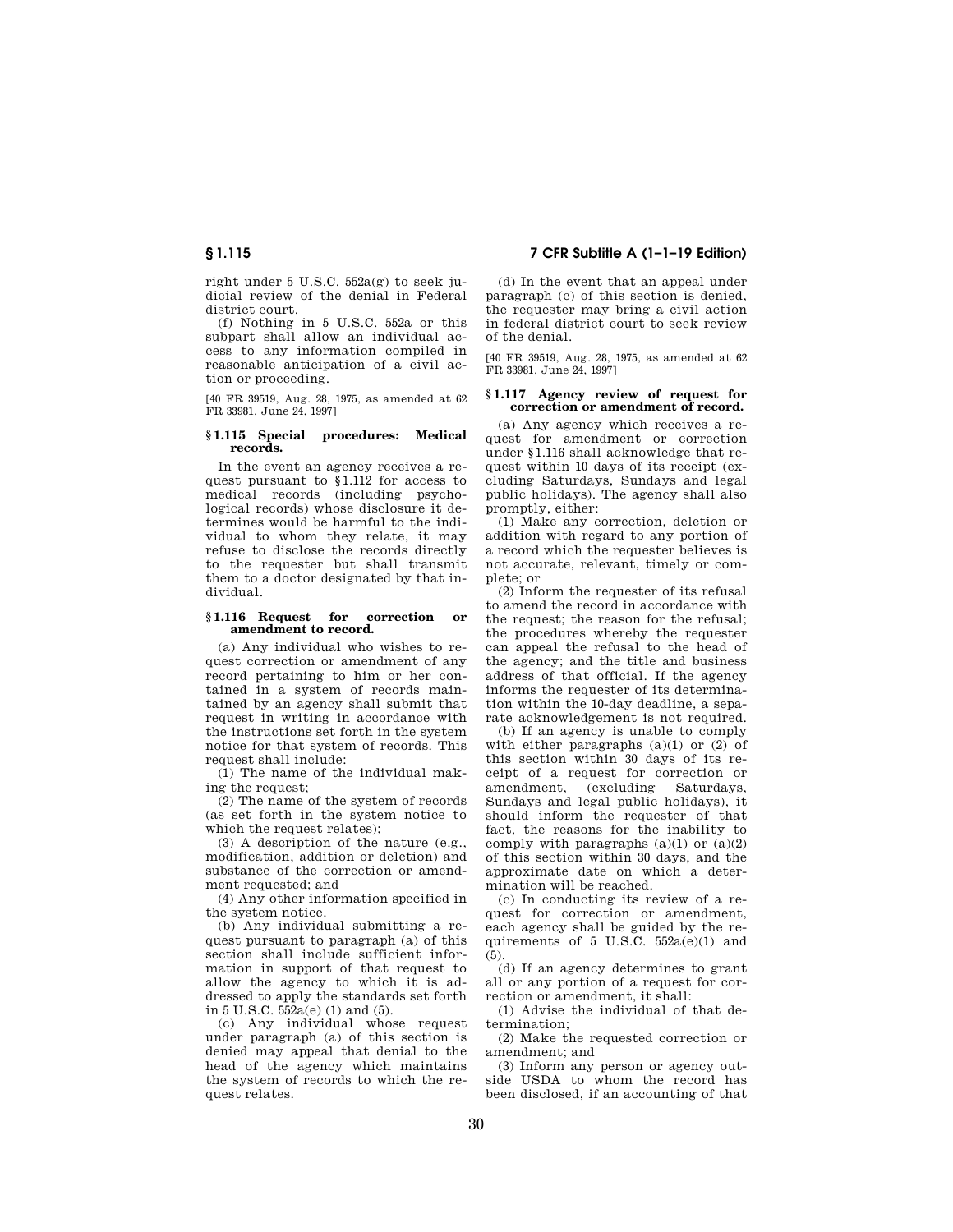## **Office of the Secretary, USDA § 1.118**

disclosure is maintained in accordance with 5 U.S.C. 552a(c), of the occurrence and substance of the correction or amendments.

(e) If an agency determines not to grant all or any portion of a request for correction or amendment, it shall:

(1) Comply with paragraph (d) of this section with regard to any correction or amendment which is made;

(2) Advise the requester of its determination and the reasons for the determination not to grant all or a portion of the request for a correction or amendment;

(3) Inform the requester that he or she may appeal this determination to the head of the agency which maintains the system of records; and

(4) Describe the procedures for making such an appeal, including the title and business address of the official to whom the appeal is to be addressed.

(f) In the event that an agency receives a notice of correction or amendment to information in a record contained in a system of records which it maintains, it shall comply with paragraphs  $(d)(2)$  and  $(3)$  of this section in the same manner as if it had made the correction or amendment itself.

[40 FR 39519, Aug. 28, 1975, as amended at 62 FR 33981, June 24, 1997]

#### **§ 1.118 Appeal of initial adverse agency determination on correction or amendment.**

(a) Any individual whose request for correction or amendment under §1.116 is denied, and who wishes to appeal that denial, shall address such appeal to the head of the agency which maintains the system of records to which the request relates, in accordance with the procedures set forth in the agency's initial denial of the request.

(b) The head of each agency shall make a final determination with regard to an appeal submitted under paragraph (a) of this section not later than 30 days (excluding Saturdays, Sundays, and legal public holidays) from the date on which the individual requests a review, unless, for good cause shown, the head of the agency extends this 30-day period and so notifies the requester, together with an estimate of the date on which a final determination will be made. Such extension should be utilized only in exceptional circumstances and should not normally exceed 30 days. The delegation of authority set forth in this paragraph may not be redelegated.

(c) In conducting a review of an appeal submitted under paragraph (a) of this section, the head of an agency shall be guided by the requirements of 5 U.S.C. 552a(e)(1) and (5).

(d) If the head of an agency determines to grant all or any portion of an appeal submitted under paragraph (a) of this section, the head of the agency shall inform the requester and the agency shall comply with the procedures set forth in  $$1.117(d)(2)$  and  $(d)(3)$ .

(e) If the head of an agency determines in accordance with paragraph (c) of this section not to grant all or any portion of an appeal submitted under paragraph (a) of this section, the head of the agency shall inform the requester:

(1) Of this determination and the reasons for the determination;

(2) Of the requester's right to file a concise statement of the requester's reasons for disagreeing with the agency's decision;

(3) Of the procedures for filing such a statement of disagreement;

(4) That such statements of disagreements will be made available to anyone to whom the record is subsequently disclosed, together with (if the agency deems it appropriate) a brief statement by the agency summarizing its reasons for refusing to amend the record;

(5) That prior recipients of the disputed record will be provided with a copy of the statement of disagreement, together with (if the agency deems it appropriate) a brief statement of the agency's reasons for refusing to amend the record, to the extent that an accounting of disclosures is maintained under 5 U.S.C. 552a(c); and

(6) Of the requester's right to seek judicial review of the agency's determination in accordance with 5 U.S.C. 552a(g). The agency shall insure that any statements of disagreement submitted by a requester are handled in accordance with paragraphs (e)(4) and (5) of this section.

[40 FR 39519, Aug. 28, 1975, as amended at 62 FR 33981, June 24, 1997]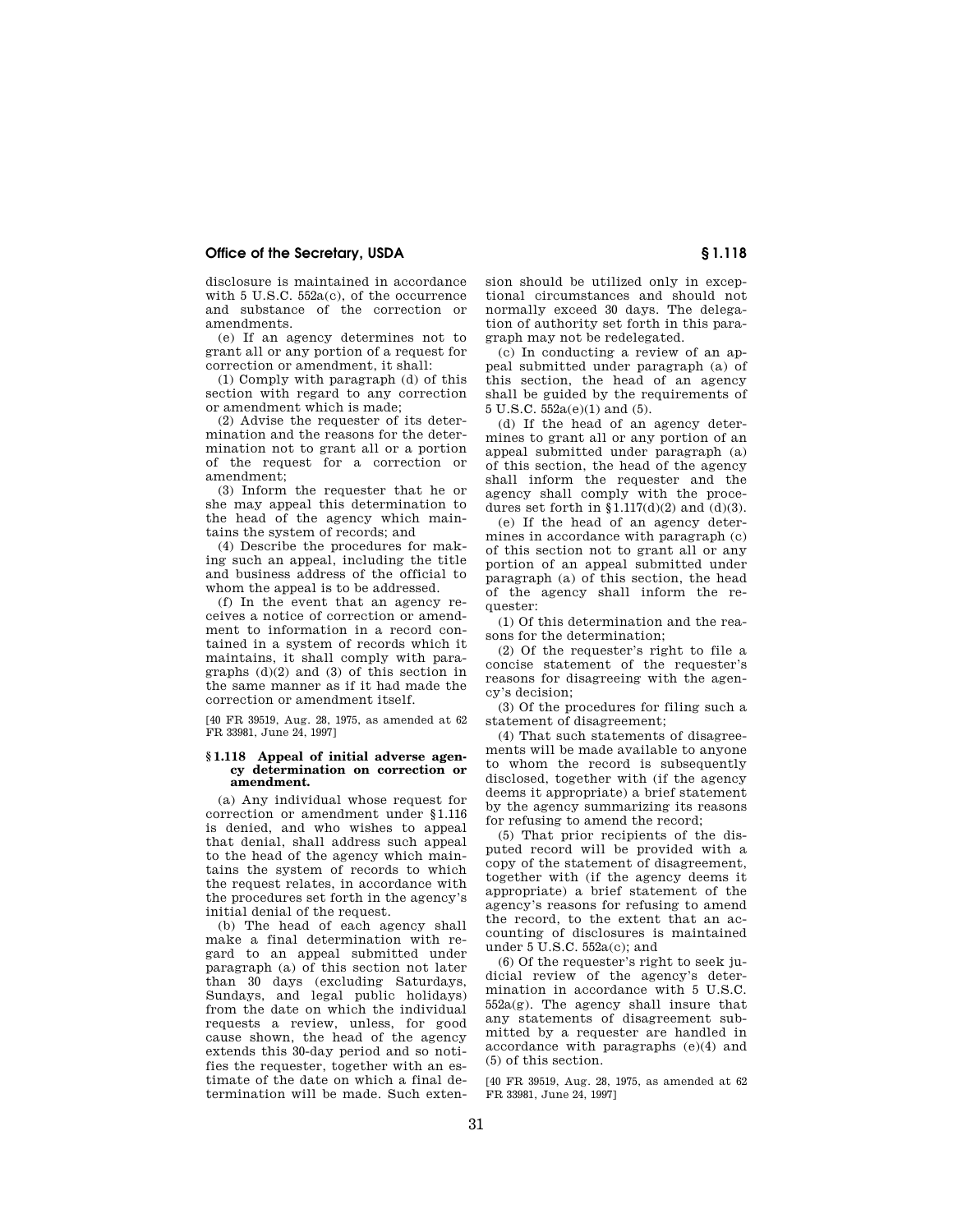## **§ 1.119 Disclosure of record to person other than the individual to whom it pertains.**

No agency shall disclose any record which is contained in a system of records it maintains, by any means of communication to any person, or to another agency outside USDA, except pursuant to a written request by, or with the prior written consent of, the individual to whom the record pertains, unless the disclosure is authorized by one or more provisions of 5 U.S.C. 552a(b).

## **§ 1.120 Fees.**

Any agency which provides copies of records pursuant to a request under this subpart may charge fees for the direct costs of producing such copies in accordance with appendix A to subpart A of this part. No agency, however, shall charge any fee for searches necessary to locate records. Nor shall an agency charge any fees for copies or searches, when the requester sought to make a personal inspection but was provided copies instead at the discretion of the agency.

## **§ 1.121 Penalties.**

The criminal penalties which have been established for violations of the Privacy Act of 1974 are set forth in 5 U.S.C. 552a(i). These penalties are applicable to any officer or employee of an agency who commits any of the acts enumerated in 5 U.S.C. 552a(i). These penalties also apply to contractors and employees of such contractors who enter into contracts with an agency of USDA and who are considered to be employees of the agency within the meaning of 5 U.S.C. 552a(m)(1).

[40 FR 39519, Aug. 28, 1975, as amended at 62 FR 33982, June 24, 1997]

## **§ 1.122 General exemptions.**

Pursuant to 5 U.S.C. 552a(j), and for the reasons set forth in 54 FR 11204– 11206 (March 17, 1989), the systems of records (or portions of systems of records) maintained by agencies of USDA identified in this section are exempted from the provisions of 5 U.S.C. 552a, except subsections (b), (c)(1) and (2), (e)(4)(A) through (F), (e)(6), (7), (9), (10), and (11), and (i).

# **§ 1.119 7 CFR Subtitle A (1–1–19 Edition)**

#### *Office of Inspector General*

Informant and Undercover Agent Records, USDA/OIG–2.

- Investigative Files and Automated Investigative Indices System, USDA/OIG–3. OIG Hotline Complaint Records, USDA/OIG– 4.
- Consolidated Assignments, Personnel Tracking, and Administrative Information Network (CAPTAIN), USDA/OIG–5.

[54 FR 39517, Sept. 27, 1989, as amended at 62 FR 33982, June 24, 1997; 62 FR 61209, Nov. 17, 1997]

## **§ 1.123 Specific exemptions.**

Pursuant to 5 U.S.C. 552a(k), the systems of records (or portions thereof) maintained by agencies of USDA identified below are exempted from the provisions of 5 U.S.C. 552a (c)(3), (d), (e)(1),  $(e)(4)(G)$ ,  $(H)$  and  $(I)$ , and  $(f)$ . The reasons for exempting each system are set out in the notice for that system published in the FEDERAL REGISTER.

AGRICULTURAL MARKETING SERVICE

AMS Office of Compliance Review Cases, USDA/AMS–11.

## AGRICULTURAL STABILIZATION AND CONSERVATION SERVICE

EEO Complaints and Discrimination Investigation Reports, USDA/ASCS–12.

Investigation and Audit Reports, USDA/ ASCS–18.

Producer Appeals, USDA/ASCS–21.

## ANIMAL AND PLANT HEALTH INSPECTION SERVICE

- Plant Protection and Quarantine Program— Regulatory Actions, USDA/APHIS–1.
- Veterinary Services Programs—Records of Accredited Veterinarians, USDA/APHIS–2.
- Veterinary Services Programs—Animal Quarantine Regulatory Actions, USDA/ APHIS–3.
- Veterinary Services Programs—Animal Welfare and Horse Protection Regulatory Actions, USDA/APHIS–4.

## FARMERS HOME ADMINISTRATION

Credit Report File, USDA/FmHA–3.

FEDERAL CROP INSURANCE CORPORATION

FCIC Compliance Review Cases, USDA/FCIC– 2.

### FEDERAL GRAIN INSPECTION SERVICE

Investigations Undertaken by the Government Pursuant to the United States Grain Standards Act of 1976, as amended, or the Agricultural Marketing Act of 1946, as amended, USDA/FGIS–2.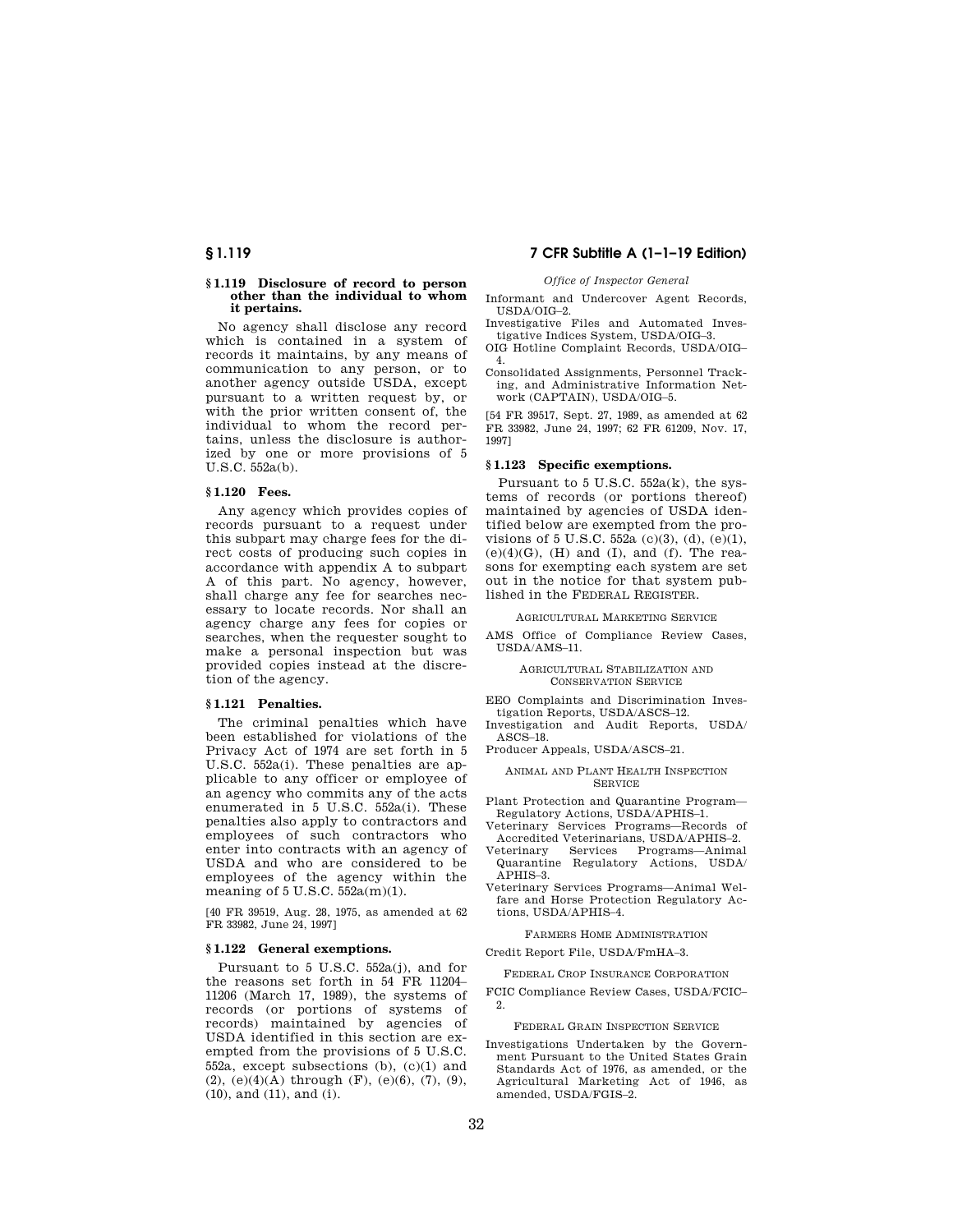## **Office of the Secretary, USDA § 1.123**

## FOOD AND NUTRITION SERVICE

Civil Rights Complaints and Investigations, USDA/FNS–1.

- Claims Against Food Stamp Recipients, USDA/FNS–3.
- Investigations of Fraud, Theft, or Other Unlawful Activities of Individuals Involving Food Stamps, USDA/FNS–5.

FOOD SAFETY AND INSPECTION SERVICE

Meat and Poultry Inspection Program— Slaughter, Processing and Allied Industries Compliance Records System, USDA/ FSIS–1.

#### FOREST SERVICE

Law Enforcement Investigation Records, USDA/FS–33.

OFFICE OF THE GENERAL COUNSEL

#### *Regulatory Division*

- Cases by the Department under the Federal Meat Inspection Act, the Poultry Products Inspection Act, and the voluntary inspection and certification provisions of the Agricultural Marketing Act of 1946, USDA/ OGC–6.
- Cases by the Department under the Humane Methods of Livestock Slaughter Law (i.e., the Act of August 27, 1958), USDA/OGC–7.
- Cases by the Department under the 28 Hour Law, as amended, USDA/OGC–8.
- Cases by the Department under the various Animal Quarantine and related laws, USDA/OGC–9.
- Cases by the Department under the various Plant Protection Quarantine and related laws, USDA/OGC–10.
- Cases by the Department under Horse Protection Act of 1970, USDA/OGC–41.
- Cases by the Department under the Laboratory Animal Welfare Act, USDA/OGC–42.

#### *Community Development Division*

- Community Development Division Litigation, USDA/OGC–11.
- Farmers Home Administration (FmHA) General Case Files, USDA/OGC–12.

## *Food and Nutrition Division*

- Claims by and against USDA under the Food Assistance Legislation, USDA/OGC–13.
- Agricultural Commodities, USDA/OGC–14.

#### *Foreign Agriculture and Commodity Stabilization Division*

- Agricultural Stabilization and Conservation Service (ASCS), Foreign Agricultural Service (FAS), and Commodity Credit Corporation Cases, USDA/OGC–15.
- Federal Crop Insurance Corporation (FCIC) Cases, USDA/OGC–16.

Administrative proceedings brought by the Department, court cases in which the government is plaintiff and court cases in which the government is a defendant brought pursuant to the United States Warehouse Act, USDA/OGC–43.

#### *Marketing Division*

- Administrative proceedings brought by the Department pursuant to the Plant Variety Protection Act, the Federal Seed Act, or the Agricultural Marketing Act of 1946, USDA/OGC–18.
- Cases brought by the Government pursuant to the Cotton Futures provisions of the Internal Revenue Code of 1954, USDA/OGC–22.
- Court cases brought by the Government pursuant to either the Agricultural Marketing Act of 1946 or the Tobacco Inspection Act, USDA/OGC–24.
- Court cases brought by the Government pursuant to either the Agricultural Marketing Agreement Act of 1937, as amended, or the Anti-Hog-Cholera Serum and Hog Cholera Virus Act, USDA/OGC–25.
- Court cases brought by the Government pursuant to either the Cotton Research and Promotion Act, Potato Research and Promotion Act, the Egg Research and Consumer Information Act, USDA/OGC–26.
- Court cases brought by the Government pursuant to either the Export Apple and Pear Act or the Export Grape and Plum Act, USDA/OGC–27.
- Court cases brought by the Government pursuant to either the Cotton Statistics and Estimates Act of 1927 or the United States Cotton Standards Act, USDA/OGC–28.
- Court cases brought by the Government pursuant to either the Naval Stores Act, or the Tobacco Seed and Plant Exportation Act, USDA/OGC–29.
- Court cases brought by the Government pursuant to either the Peanut Statistics Act or the Tobacco Statistics Act, USDA/OGC– 30.
- Court cases brought by the Government pursuant to either the Plant Variety Protection Act or the Egg Products Inspection Act, USDA/OGC–31.
- Court cases brought by the Government pursuant to either the Produce Agency Act, or the Process of Renovated Butter Provisions of the Internal Revenue Code of 1954, USDA/OGC–32.
- Court cases brought by the Government pursuant to either the United States Grain Standards Act or the Federal Seed Act, USDA/OGC–33.
- Court cases brought by the Government pursuant to the Agricultural Fair Practices Act, USDA/OGC–34.
- Cases by and against the Department under the Virus-Serum Toxin Act, USDA/OGC–44.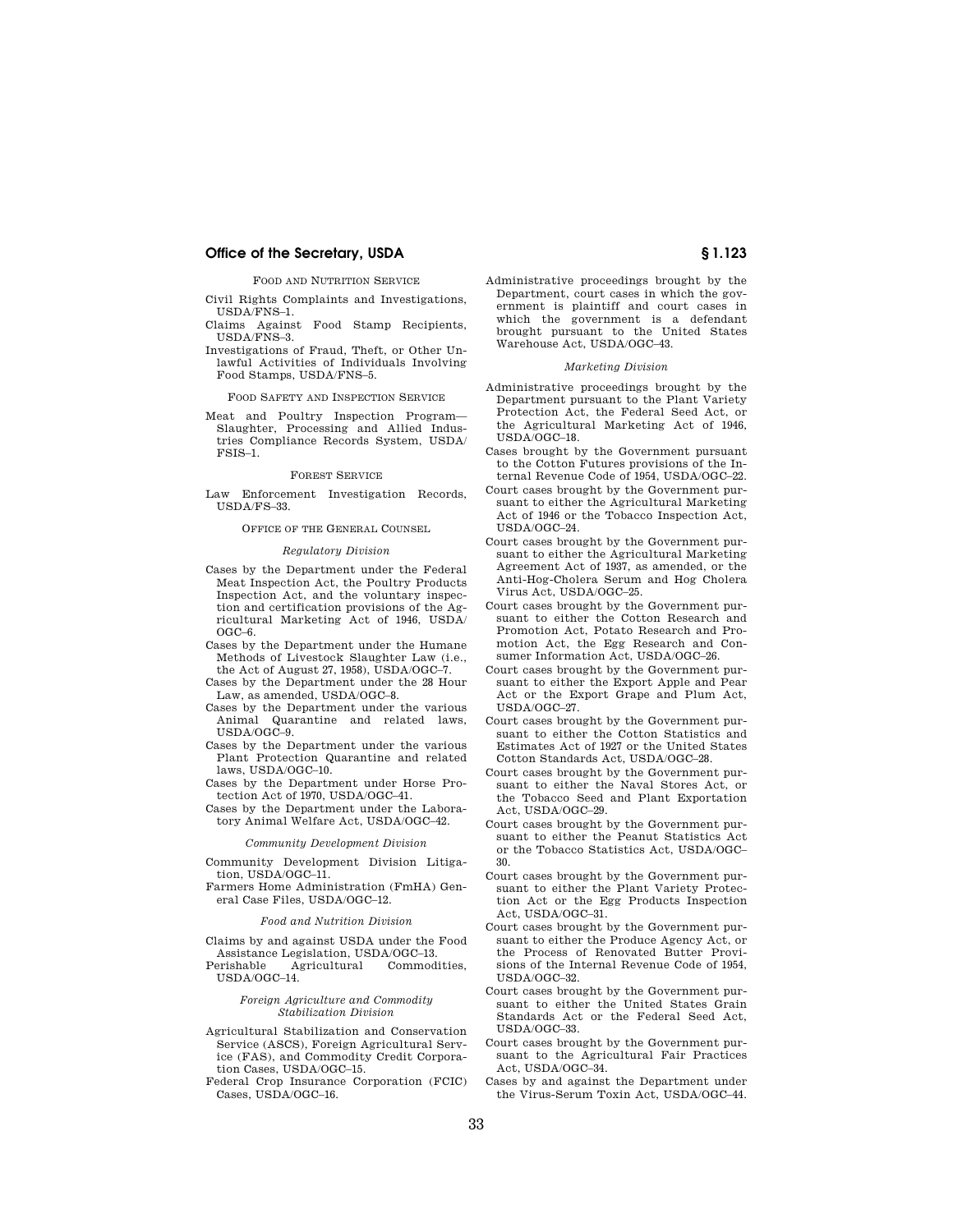#### *Office of Inspector General*

Informant and Undercover Agent Records, USDA/OIG–2.

Investigative Files and Automated Investigative Indices System, USDA/OIG–3. OIG Hotline Complaint Records, USDA/OIG–

4.

Consolidated Assignments, Personnel Tracking, and Administrative Information Network (CAPTAIN), USDA/OIG–5.

## *Packers and Stockyards Division*

Packers and Stockyards Act, Administrative Cases, USDA/OGC–69.

Packers and Stockyards Act, Civil and Criminal Cases, USDA/OGC–70.

### *Research and Operations Division*

Personnel Irregularities, USDA/OGC–75.

## *Office of the Secretary*

Non-Career Applicant File, USDA/SEC–1.

[40 FR 45103, Sept. 30, 1975, as amended at 41 FR 22333, June 3, 1976; 53 FR 5969, Feb. 29, 1988; 54 FR 5073, Feb. 1, 1989; 55 FR 41179, Oct. 10, 1990; 62 FR 61209, Nov. 17, 1997]

## APPENDIX A TO SUBPART G OF PART 1— INTERNAL DIRECTIVES

SECTION 1. *General requirements.* Each agency that maintains a system of records subject to 5 U.S.C. 552a and the regulations of this subpart shall:

(a) Maintain in its records only such information about an individual as is relevant and necessary to accomplish a purpose of the agency required to be accomplished by statute or by executive order of the President;

(b) Collect information to the greatest extent practicable directly from the subject individual when the information may result in adverse determinations about an individual's rights, benefits, and privileges under Federal programs;

(c) Inform each individual whom it asks to supply information, on the form which it uses to collect the information, or on a separate form that can be retained by the individual, of:

(1) The authority (whether granted by statute, or by executive order of the President) which authorizes the solicitation of the information and whether disclosure of such information is mandatory or voluntary;

(2) The principal purpose or purposes for which the information is intended to be used; (3) The routine uses which may be made of the information, as published pursuant to

paragraph (d)(4) of this section; and (4) The effects on the individual, if any, of

not providing all or any part of the requested information;

(d) Subject to the provisions of section 2 of this appendix, prepare for publication in the

## **Pt. 1, Subpt. G, App. A 7 CFR Subtitle A (1–1–19 Edition)**

FEDERAL REGISTER at least annually a notice of the existence and character of each system it maintains, which notice shall include:

(1) The name and location(s) of the system; (2) The categories of individuals on whom records are maintained in the system;

(3) The categories of records maintained in the system;

(4) Each routine use of the records contained in the system, including the categories of uses and the purpose of such use;

(5) The policies and practices of the agency regarding storage, retrievability, access controls, retention, and disposal of the records;

(6) The title and business address of the agency official who is responsible for the system of records;

(7) The agency procedures whereby an individual can be notified at his or her request if the system of records contains a record pertaining to the individual;

(8) The agency procedures whereby an individual can be notified at his or her request how the individual can gain access to any record pertaining to him or her contained in the system of records, and how he can contest its content; and

(9) The categories of sources of records in the system;

(e) Maintain all records which are used by the agency in making any determination about any individual with such accuracy, relevance, timeliness, and completeness as is reasonably necessary to assure fairness to the individual in the determination;

(f) Prior to disseminating any record about an individual to any person other than an agency, unless the dissemination is made pursuant to 5 U.S.C. 552a(b)(2), make reasonable efforts to assure that such records are accurate, complete, timely, and relevant for agency purposes;

(g) Maintain no record describing how any individual exercises rights guaranteed by the First Amendment unless expressly authorized by statute or by the individual about whom the record is maintained, or unless pertinent to and within the scope of an authorized law enforcement activity;

(h) Make reasonable efforts to serve notice on an individual when any record on such individual is made available to any person under compulsory legal process when such process becomes a matter of public record;

(i) Establish rules of conduct for persons involved in the design, development, operation, or maintenance of any system of records, or in maintaining any record, and instruct each such person with respect to such rules and the requirements of this section, including any other rules and procedures adopted pursuant to this section and the penalties for noncompliance;

(j) Establish appropriate administrative, technical, and physical safeguards to insure the security and confidentiality of records and to protect against any anticipated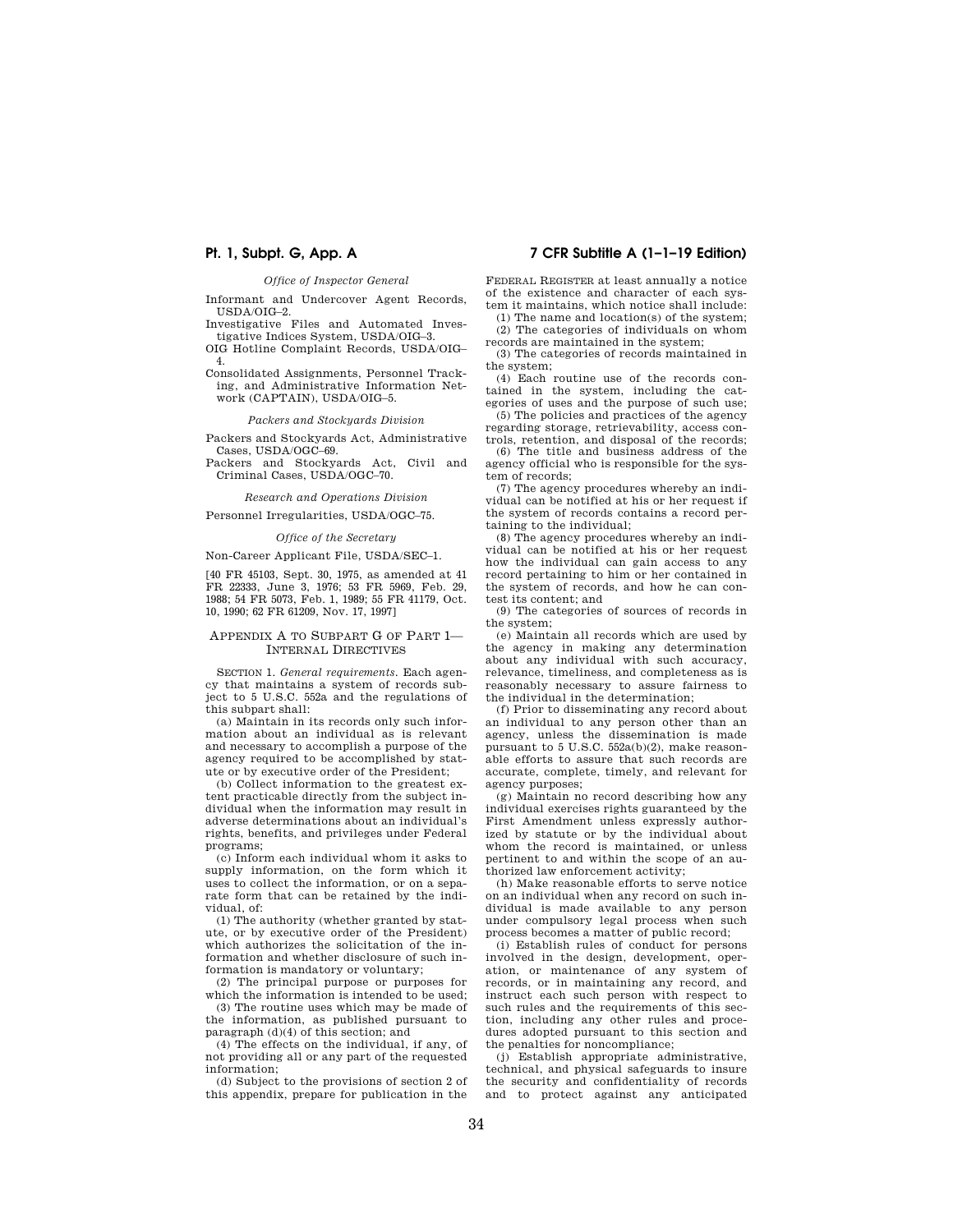## Office of the Secretary, USDA **Phillips Access 20 Pt. 1, Subpt. G, App. A**

threats or hazards to their security or integrity which could result in substantial harm, embarrassment, inconvenience, or unfairness to any individual on whom information is maintained.

SEC. 2. *Amendment of routine uses for an existing system of records, or establishment of a new system of records.* 

(a) Any agency which intends to add a routine use, or amend an existing one, in a system of records it maintains, shall, in accordance with 5 U.S.C. 552a(e)(11), ensure that at least 30 days advance notice of such action is given by publication in the FEDERAL REG-ISTER and an opportunity provided for interested persons to submit written data, views or arguments to the agency.

(b) Any agency which intends to establish a new system of records, or to alter any existing system of records, shall insure that adequate advance notice is provided to Congress and the Office of Management and Budget to permit an evaluation of the probable or potential effect of such action on the privacy and other personal or property rights of individuals or the disclosure of information relating to such individuals, and its effect on the preservation of the constitutional principles of federalism and separation of powers. Such notice is required for any new system of records and for any alteration in an existing one which will:

(1) Increase the number or types of individuals on whom records are maintained;

(2) Expand the type or amount of information maintained;

(3) Increase the number or categories of agencies or other persons who may have access to those records;

(4) Alter the manner in which the records are organized so as to change the nature or scope of those records (e.g., the combining of two or more existing systems);

(5) Modify the way the system operates at its location(s) in such a manner as to alter the procedures by which individuals can exercise their rights under this subpart; or

(6) Change the equipment configuration on which the system is operated so as to create the potential for greater access (e.g., adding a telecommunications capability).

SEC. 3. *Accounting of certain disclosures.*  Each agency, with respect to each system of records under its control, shall:

(a) Except for disclosures made under 5 U.S.C. 552a(b)(1) and (2), keep an accurate account of:

(1) The date, nature, and purpose of each disclosure of a record to any person or agency outside the Department; and

(2) The name and address of the person or agency to whom the disclosure is made;

(b) Retain the accounting made under paragraph (a) of this section for the longer of a period of five years, after the date of the disclosure for which the accounting is made, or the life of the record disclosed;

(c) Except for disclosures made under 5 U.S.C. 552a(b)(7), make the accounting required under paragraph (a) of this section available to the individual named in the record at his or her request.

SEC. 4. *Government contractors.* When an agency within the Department provides by a contract for the operation by or on behalf of the agency of a system of records to accomplish an agency function, the agency shall, consistent with its authority, cause the requirements of this subpart to be applied to such system. For purposes of 5 U.S.C. 552a(i) any such contractor or any employee of such contractor shall be considered to be an employee of an agency and therefore subject to the criminal penalties set forth in 5 U.S.C. 552a(i).

SEC. 5. *Mailing lists.* No agency within the Department shall sell or rent any individual's name and address unless such action is specifically authorized by law. This section shall not be construed to require, or to authorize, the withholding of names and addresses whose disclosure is required by 5 U.S.C. 552.

SEC. 6. *Social security account numbers.* (a) No agency shall deny, or permit any State or local government with whom it is involved in a cooperative venture to deny, to any individual any right, benefit, or privilege provided by law because of such individual's refusal to disclose his or her social security account number.

(b) Paragraph (a) of this section shall not apply with respect to:

(1) Any disclosure required by Federal statute; or

(2) Any disclosure to any agency relating to a system of records it maintained prior to January 1, 1975, if such disclosure was required under statute or regulation adopted prior to that date, to verify the identity of an individual.

(c) Any agency in the Department which requests an individual to disclose his or her social security account number shall inform that individual whether the disclosure is mandatory or voluntary, by what statutory or other authority the number is solicited, and what uses will be made of it. The agency shall also insure that this information is provided by a State or local government with whom it is involved in a cooperative agreement.

SEC. 7. *Annual report.* Each agency in the Department shall submit to the Office of the General Counsel prior to March 30 of each year a report containing the following information related to implementation of 5 U.S.C. 552a:

(a) A summary of major accomplishments; (b) A summary of major plans for activities in the upcoming year;

(c) A list of the systems which were exempted during the year from any of the operative provisions of this subpart pursuant to 5